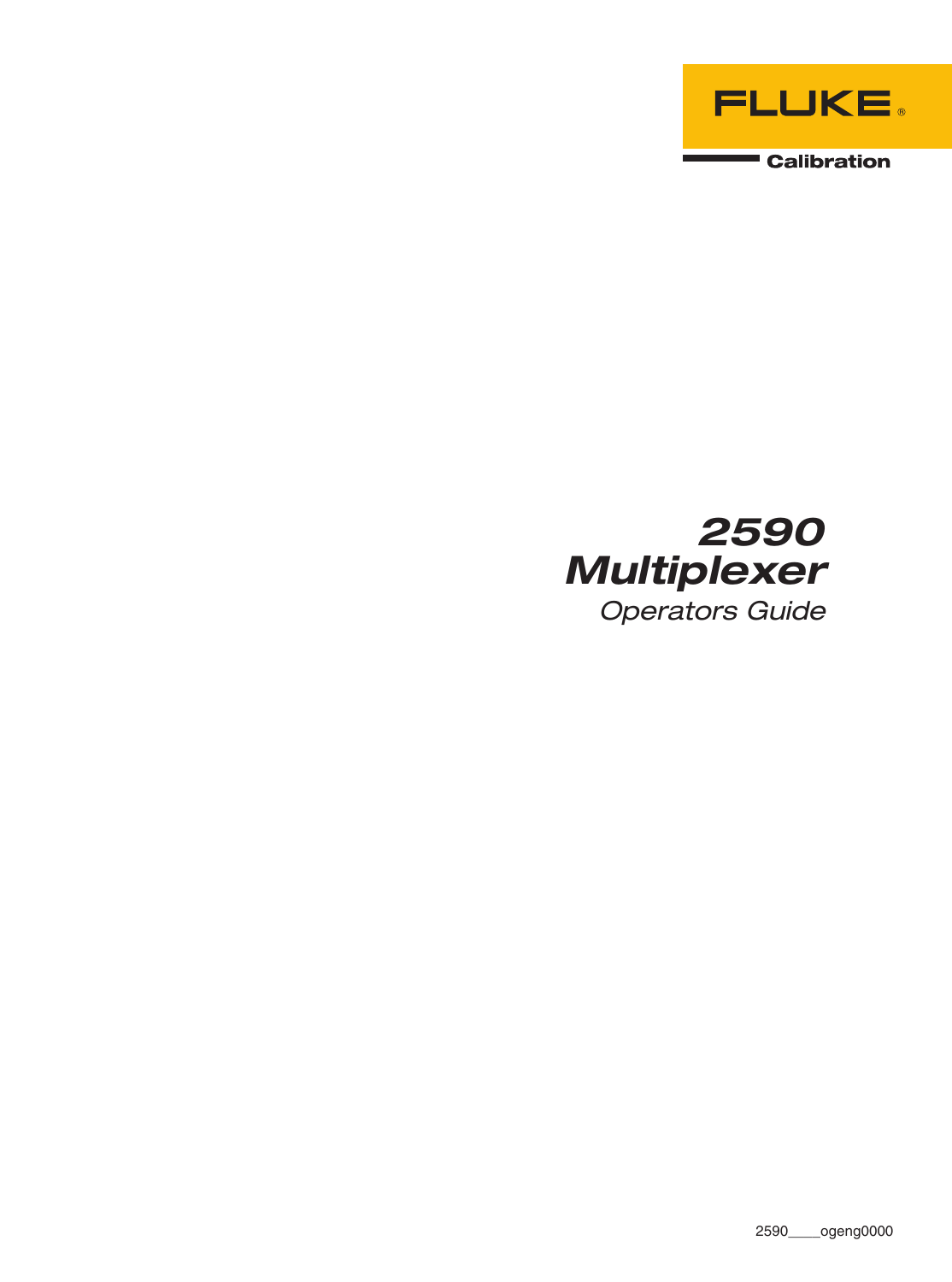#### **Limited Warranty & Limitation of Liability**

Each product from Fluke Corporation ("Fluke") is warranted to be free from defects in material and workmanship under normal use and service. The warranty period is one year(s) for the instrument. The warranty period begins on the date of the shipment. Parts, product repairs, and services are warranted for 90 days. The warranty extends only to the original buyer or end-user customer of a Fluke authorized reseller, and does not apply to fuses, disposable batteries or to any other product, which in Fluke's opinion, has been misused, altered, neglected, or damaged by accident or abnormal conditions of operation or handling. Fluke warrants that software will operate substantially in accordance with its functional specifications for 90 days and that it has been properly recorded on non-defective media. Fluke does not warrant that software will be error free or operate without interruption.

Fluke authorized resellers shall extend this warranty on new and unused products to end-user customers only but have no authority to extend a greater or different warranty on behalf of Fluke. Warranty support is available if product is purchased through a Fluke authorized sales outlet or Buyer has paid the applicable international price. Fluke reserves the right to invoice Buyer for importation costs of repairs/replacement parts when product purchased in one country is submitted for repair in another country.

Fluke's warranty obligation is limited, at Fluke's option, to refund of the purchase price, free of charge repair, or replacement of a defective product which is returned to a Fluke authorized service center within the warranty period.

To obtain warranty service, contact your nearest Fluke authorized service center or send the product, with a description of the difficulty, postage, and insurance prepaid (FOB Destination), to the nearest Fluke authorized service center. Fluke assumes no risk for damage in transit. Following warranty repair, the product will be returned to Buyer, transportation prepaid (FOB Destination). If Fluke determines that the failure was caused by misuse, alteration, accident or abnormal condition or operation or handling, Fluke will provide an estimate or repair costs and obtain authorization before commencing the work. Following repair, the product will be returned to the Buyer transportation prepaid and the Buyer will be billed for the repair and return transportation charges (FOB Shipping Point).

THIS WARRANTY IS BUYER'S SOLE AND EXCLUSIVE REMEDY AND IS IN LIEU OF ALL OTHER WARRAN-TIES, EXPRESS OR IMPLIED, INCLUDING BUT NOT LIMITED TO ANY IMPLIED WARRANTY OF MER-CHANTABILITY OR FITNESS FOR A PARTICULAR PURPOSE. FLUKE SHALL NOT BE LIABLE FOR ANY SPECIAL, INDIRECT, INCIDENTAL. OR CONSEQUENTIAL DAMAGES OR LOSSES, INCLUDING LOSS OF

**Fluke Corporation** 799 E. Utah Valley Drive • American Fork, UT 84003-9775 • USA Phone: +1.801.763.1600 • Telefax: +1.801.763.1010 E-mail: support@hartscientific.com

**www.hartscientific.com** Specifications subject to change without notice. • Copyright © 2008 • Printed in USA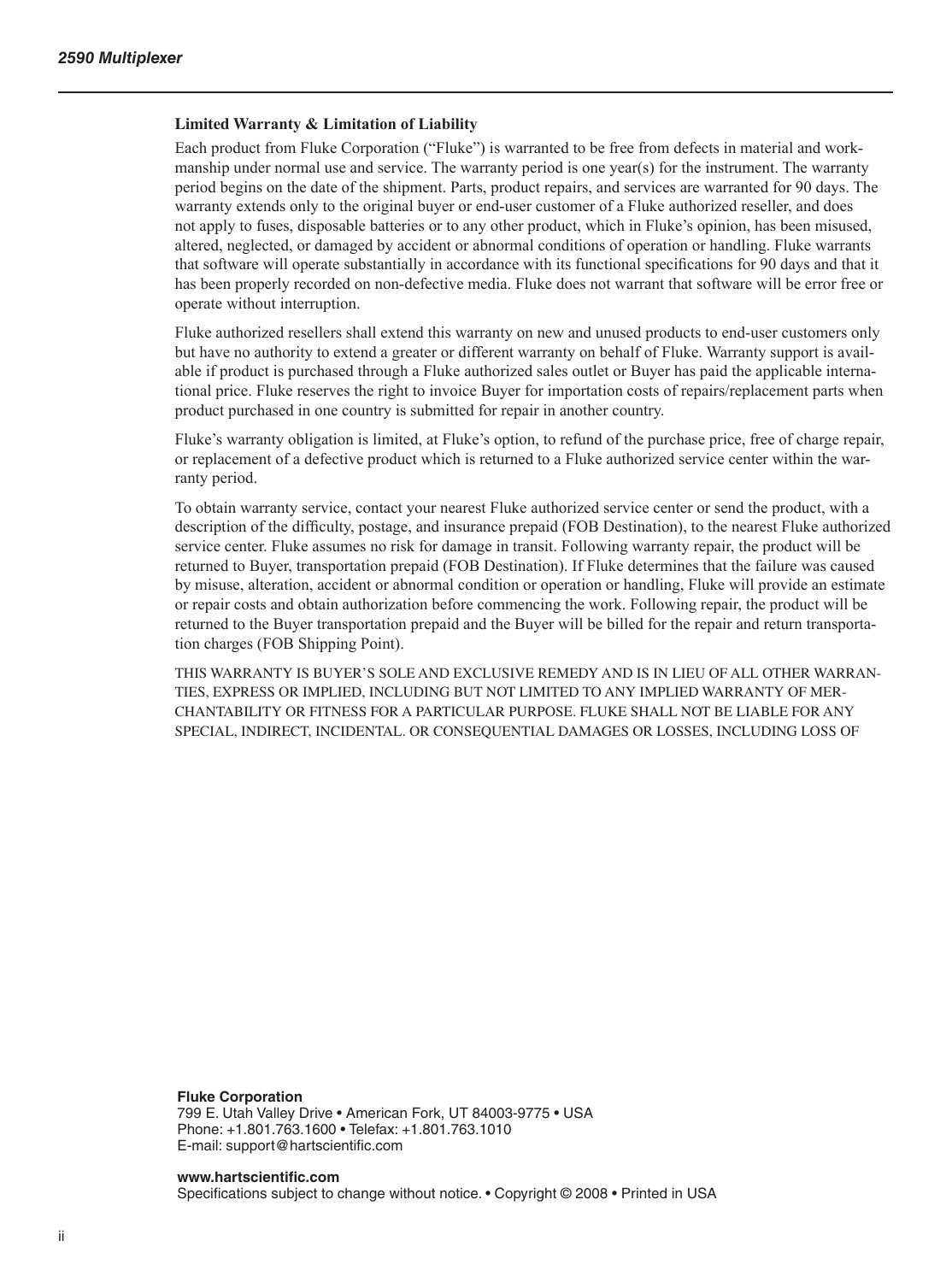# **Table of Contents**

| 1              |         |  |
|----------------|---------|--|
|                | 1.1     |  |
|                | 1.2     |  |
|                | 1.2.1   |  |
|                | 1.2.2   |  |
|                | 1.3     |  |
|                | 1.4     |  |
|                | 1.4.1   |  |
|                | 1.4.1.1 |  |
|                | 1.4.1.2 |  |
| $\overline{2}$ |         |  |
|                | 2.1     |  |
|                | 2.2     |  |
|                |         |  |
| 3              |         |  |
|                | 3.1     |  |
|                | 3.2     |  |
|                | 3.3     |  |
|                | 3.3.1   |  |
|                | 3.3.2   |  |
|                | 3.3.3   |  |
|                | 3.3.4   |  |
|                |         |  |
| 4              |         |  |
|                | 4.1     |  |
|                | 4.2     |  |
|                | 4.2.1   |  |
|                | 4.2.2   |  |
|                | 4.2.3   |  |
|                | 4.2.4   |  |
|                | 4.3     |  |
|                | 4.3.1   |  |
|                | 4.3.2   |  |
| 5              |         |  |
|                | 5.1     |  |
|                | 5.2     |  |
|                | 5.3     |  |
|                |         |  |
| 6              |         |  |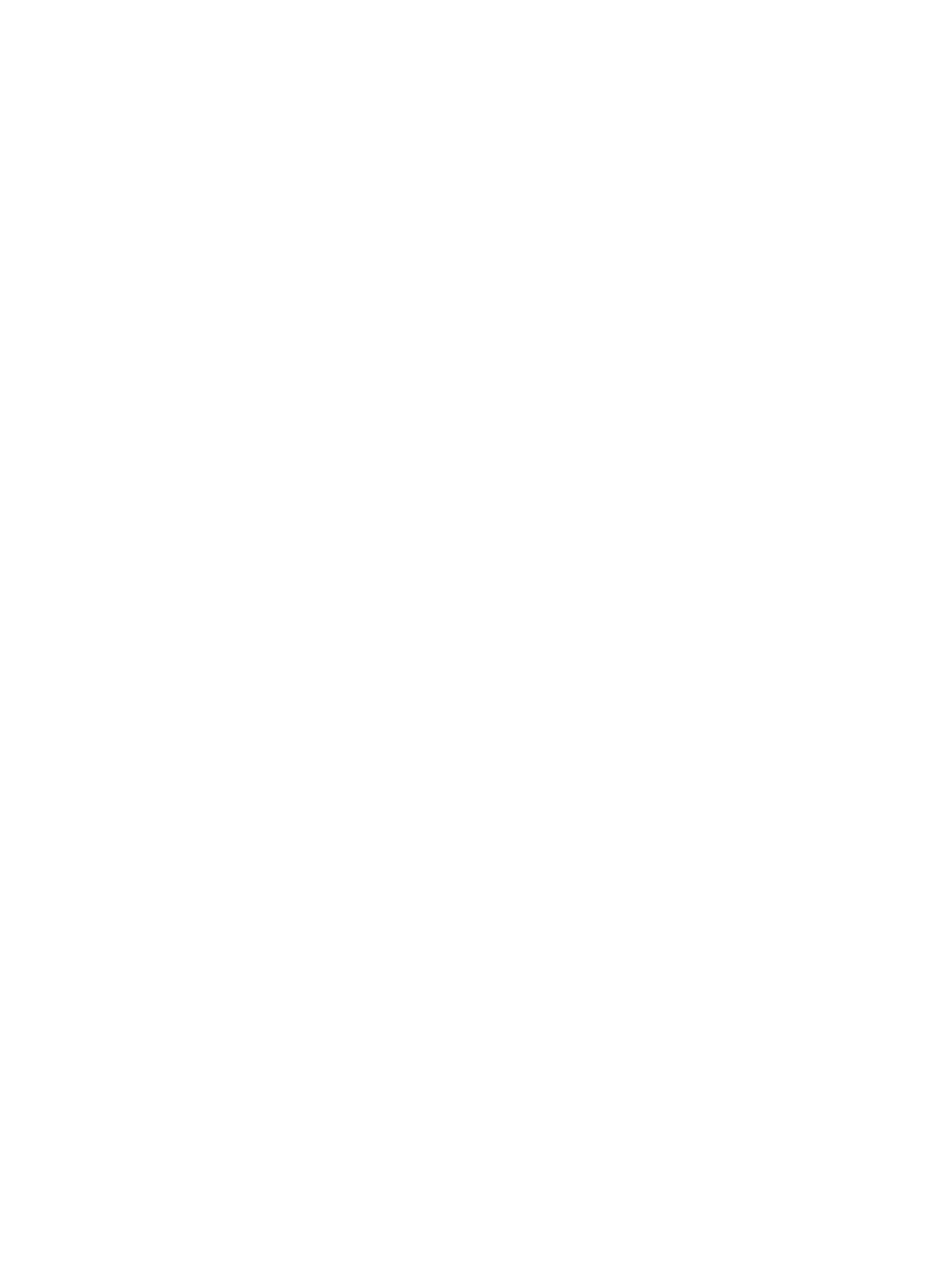# <span id="page-4-0"></span>**1 Before You Start**

## **1.1 Symbols Used**

[Table 1](#page-4-1) lists the symbols that may be used on the instrument or in this manual and the meaning of each symbol.

<span id="page-4-1"></span>

| Table 1 Symbols |                                            |        |                                                                                                     |  |
|-----------------|--------------------------------------------|--------|-----------------------------------------------------------------------------------------------------|--|
| Symbol          | <b>Description</b>                         | Symbol | <b>Description</b>                                                                                  |  |
|                 | AC (Alternating Current)                   |        | <b>PE</b> Ground                                                                                    |  |
|                 | AC-DC                                      |        | Hot Surface (Burn Hazard)                                                                           |  |
|                 | <b>Battery</b>                             |        | Read the User's Guide<br>(Important Information)                                                    |  |
| $\epsilon$      | Complies with European Union<br>directives |        | Off                                                                                                 |  |
|                 | DC                                         |        | On                                                                                                  |  |
|                 | Double Insulated                           |        | Standby Indication                                                                                  |  |
|                 | <b>Electric Shock</b>                      |        | Canadian Standards<br>Association                                                                   |  |
|                 | Fuse                                       |        | C-TICK Australian EMC mark                                                                          |  |
|                 | Ground                                     |        | The European Waste Electrical<br>and Electronic Equipment<br>(WEEE) Directive (2002/96/EC)<br>mark. |  |

### **1.2 Safety Information**

This instrument is designed for indoor use only. Use this instrument only as specified in this manual. Otherwise, the protection provided by the instrument may be impaired.

The following definitions apply to the terms "Warning" and "Caution".

- "WARNING" identifies conditions and actions that may pose hazards to the user.
- "CAUTION" identifies conditions and actions that may damage the instrument being used.

#### **1.2.1 WARNINGS**

- **DO NOT** use this unit in environments other than those listed in the manual.
- Follow all safety guidelines listed in the manual.
- Calibration equipment should only be used by trained personnel.
- This instrument can measure extreme temperatures. Precautions must be taken to prevent personal injury or damage to objects. Probes may be extremely hot or cold. Cautiously handle probes to prevent personal injury. Carefully place probes on a heat/cold resistant surface or rack until they reach room temperature.
- **DO NOT** operate near flammable materials.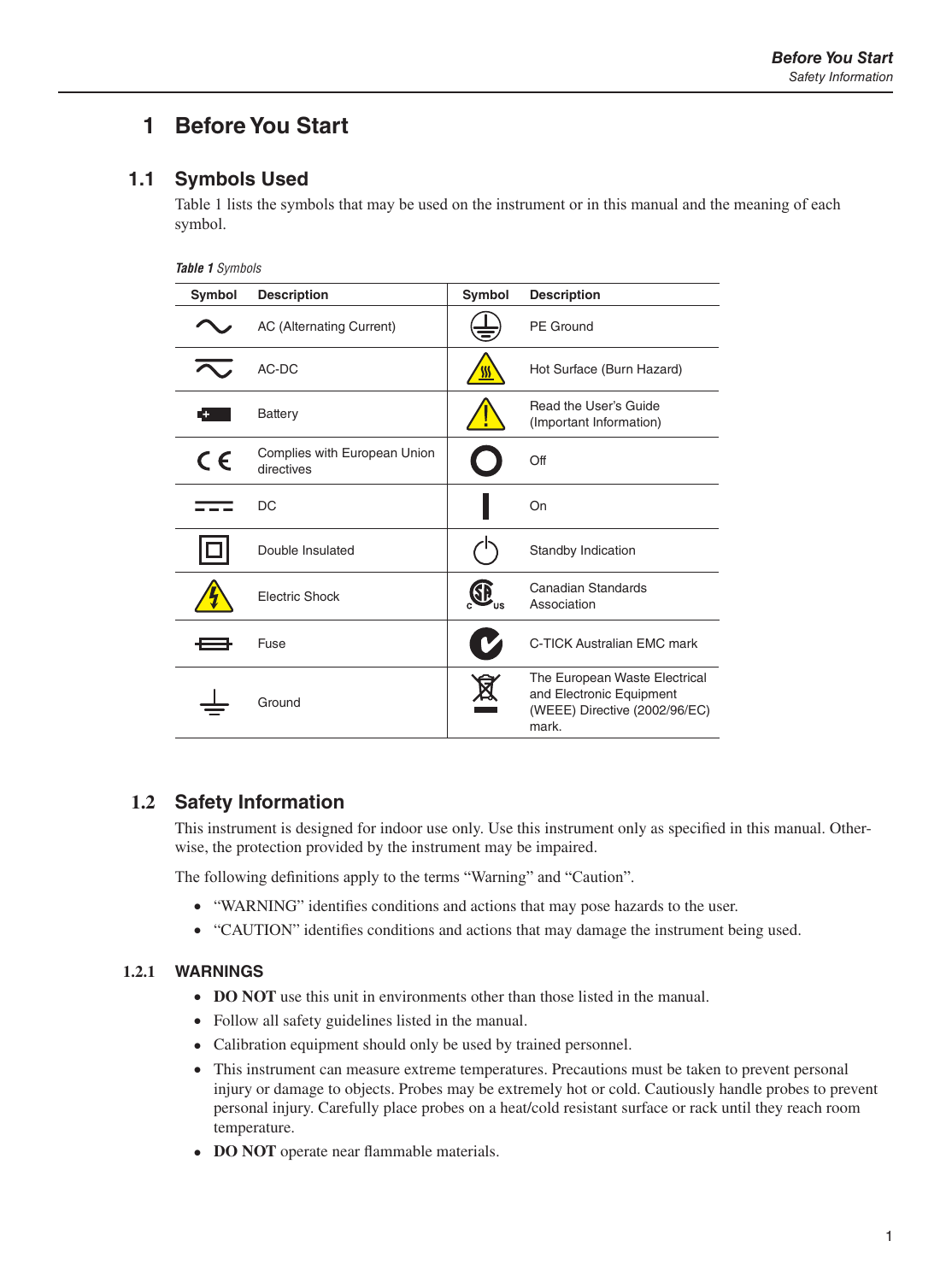<span id="page-5-0"></span>• **DO NOT** use this instrument in combination with any probe (PRT or thermistor) to measure the temperature or resistance of any device where the probe might come in contact with a conductor that is electrically energized. Severe electric shock, personal injury, or death may occur.

#### **1.2.2 CAUTIONS**

- If the instrument is dropped, struck, or handled in a way that causes internal or external physical damage, immediately unplug the instrument, discontinue use, and contact a Fluke Authorized Service Center for repair. Do not attempt to disassemble or repair the instrument. Refer repairs or replacement of components to a Fluke Authorized Service Center.
- **DO NOT** connect AC voltage to any input terminal on the instrument. Permanent damage to the instrument will result.

#### **1.3 Authorized Service Centers**

Please contact one of the following authorized Service Centers to coordinate service on your Fluke product:

#### **Fluke Corporation**

799 E. Utah Valley Drive American Fork, UT 84003-9775 USA Phone: +1.801.763.1600 Telefax: +1.801.763.1010 E-mail: support@hartscientific.com

#### **Fluke Nederland B.V.**

Customer Support Services Science Park Eindhoven 5108 5692 EC Son NETHERLANDS Phone: +31-402-675300 Telefax: +31-402-675321 E-mail: ServiceDesk@fluke.nl

#### **Fluke Int'l Corporation**

Service Center - Instrimpex Room 2301 Sciteck Tower 22 Jianguomenwai Dajie Chao Yang District Beijing 100004, PRC **CHINA** Phone: +86-10-6-512-3436 Telefax: +86-10-6-512-3437 E-mail: xingye.han@fluke.com.cn

#### **Fluke South East Asia Pte Ltd.**

Fluke ASEAN Regional Office Service Center 60 Alexandra Terrace #03-16 The Comtech (Lobby D)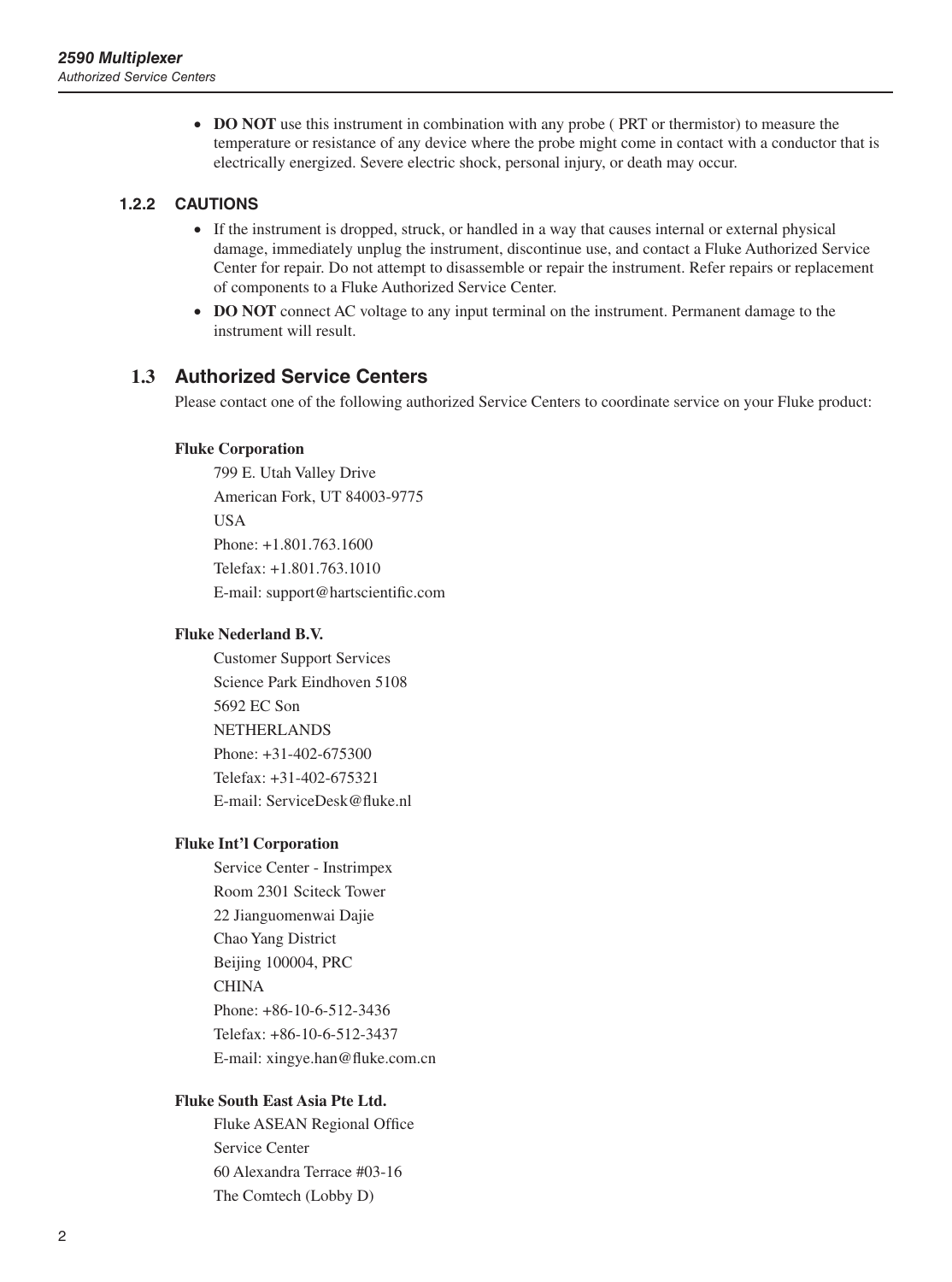<span id="page-6-0"></span>118502 SINGAPORE Phone: +65 6799-5588 Telefax: +65 6799-5588 E-mail: antng@singa.fluke.com

When contacting these Service Centers for support, please have the following information available:

- Model Number
- Serial Number
- Voltage
- Complete description of the problem

### **1.4 CE Comments**

#### **1.4.1 EMC Directive**

Hart Scientific's equipment has been tested to meet the European Electromagnetic Compatibility Directive (EMC Directive, 89/336/EEC). The Declaration of Conformity for your instrument lists the specific standards to which the unit was tested.

The instrument was designed specifically as a test and measuring device. Compliance to the EMC directive is through IEC 61326-1 Electrical equipment for measurement, control and laboratory use – EMC requirements (1998).

As noted in the IEC 61326-1, the instrument can have varying configurations. The instrument was tested in a typical configuration with shielded and grounded probe and RS232 cables. Emissions may, in non-typical applications, exceed the levels required by the standard. It is not practical to test all configurations, as the manufacturer has no control over the probes the user may connect to the instrument.

#### **1.4.1.1 Immunity Testing**

The instrument was tested to the immunity requirements of the IEC 61326-1 according to Table 1 – Minimum immunity test requirements. Criterion B was used for Conducted RF (IEC 61000-4-6) and Electric Fast Transit (EFT, Burst, IEC 61000-4-4). Therefore, the operation of the instrument may be affected by excessive electromagnetic interference and may not perform within the normal specification limits under these conditions.

#### **1.4.1.2 Emission Testing**

The instrument fulfills the limit requirements for Class A equipment but does not fulfill the limit requirements for Class B equipment. The instrument was not designed to be used in domestic establishments.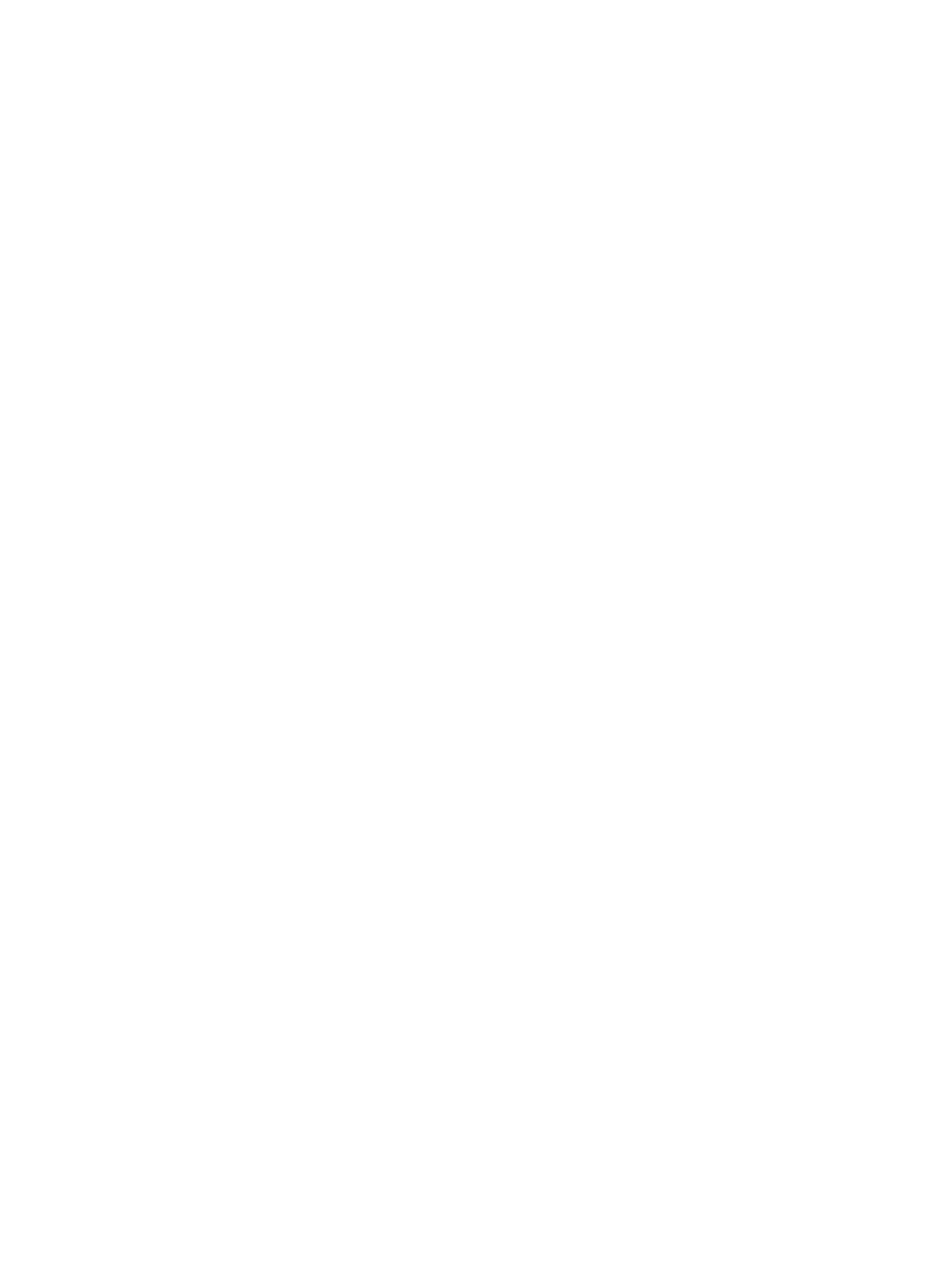# <span id="page-8-0"></span>**2 Introduction and Specifications**

# **2.1 Introduction**

The 2590 ten-channel scanner, from Fluke Calibration's reference temperature product line is designed to add additional measurement channels to the Super-Thermometer family of temperature readouts. Up to five scanners can be connected to the 1590 Super-Thermometer for a total of 50 additional channels while up to two scanners can be connected to the 1594A and 1595A Super-Thermometers for a total of 20 additional channels.

The 2590 design provides reliable, stable switching through its hermetically sealed, low thermal EMF, high isolation resistance relays. The user is able to easily select a channel by pressing one of the channel selection keys or program the Super-Thermometer to automatically scan the channels.

# **2.2 Measurement Accuracy Specifications**

The 2590 is designed to provide high-quality switching control and circuitry to minimally affect measurements. The following table lists the measurement accuracy specifications associated with the 2590. When using the 2590, the listed specifications are in addition to the Super-Thermometer measurement accuracy specifications

| Additional Uncertainty (ppm of reading)           |  |
|---------------------------------------------------|--|
|                                                   |  |
| greater of 0.1 ppm and ratio $5.0 \times 10^{-8}$ |  |
| $0.8$ ppm                                         |  |
| 3 ppm                                             |  |
| 10 ppm                                            |  |
| greater of 0.1 ppm and ratio $5.0 \times 10^{-8}$ |  |
| $0.4$ ppm                                         |  |
| $1.5$ ppm                                         |  |
| 5 ppm                                             |  |
|                                                   |  |

*Table 2 Measurement Accuracy Specifications*

*Table 3 General Specifications*

| Number of measurement channels                                          | 10                           |  |
|-------------------------------------------------------------------------|------------------------------|--|
| <b>Terminals</b>                                                        | Patented DWF connectors      |  |
| Maximum Circuit Resistance (each line)                                  | $0.5 \Omega$                 |  |
| <b>Isolation Resistance (Between Channels</b><br>and Channel to Ground) | $10^{12}$ O                  |  |
| <b>Standby Current Options</b>                                          | 1 mA, 0.5 mA, 10 µA, None    |  |
| Control Cable                                                           | 15-pin, D-subminiature cable |  |
| Dimensions:                                                             |                              |  |
| Height                                                                  | 178 mm (7.0 in.)             |  |
| Width                                                                   | 515 mm (20.3 in.)            |  |
| Depth                                                                   | 320 mm (12.6 in.)            |  |
| Weight                                                                  | 12 kg (27 lbs)               |  |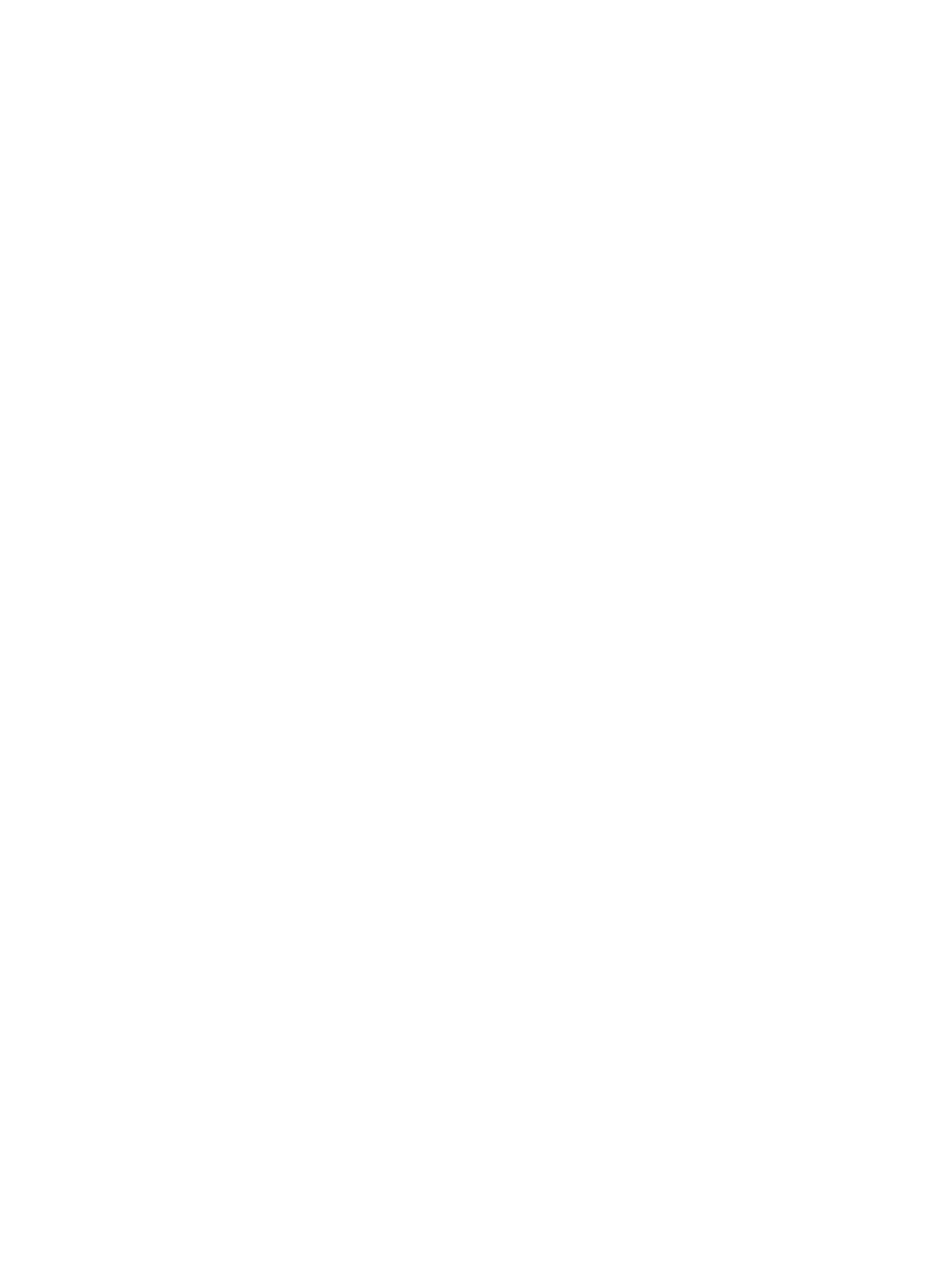# <span id="page-10-0"></span>**3 Preparation for Operation**

# **3.1 Unpacking and Inspection**

The 2590 is shipped in a container designed to prevent damage during shipping. Inspect the contents of the container for damage and immediately report any damage to the shipping company. Instructions for verifying all accessories are included in the shipping container. If any items are missing, contact the nearest Fluke Authorized Service Center.

### **3.2 Instruction Manual**

The 2590 User Guide is shipped on CD. For ordering a replacement User Guide CD, contact your local Fluke representative or service center. The User Guide is available online for download in PDF format.

# **3.3 Connecting to the Super-Thermometer**

#### **3.3.1 Introduction**

The 2590 is designed to work the Super-Thermometer and cannot be used separately. Power and communication are provided to the 2590 through the 15-pin control cable.

Up to two 2590 scanners can be connected to the 1594A and 1595A model Super-Thermometers. A total of five 2590 scanners can be connected to a 1590 Super-Thermometer.

#### **3.3.2 Connecting the Control Cable**

Ensure the Super-Thermometer is powered off. Connect the 15-pin control cable to the 2590 Multiplexer connection on the rear panel of the Super-Thermometer. Connect the other end of the cable to the Super-Thermometer connector on the rear panel of the 2590 ["Figure 1 2590 to 1590 Control Cable Connection" on page](#page-11-1)  [8](#page-11-1). Tighten the connector screws to ensure the cable stays connected during operation.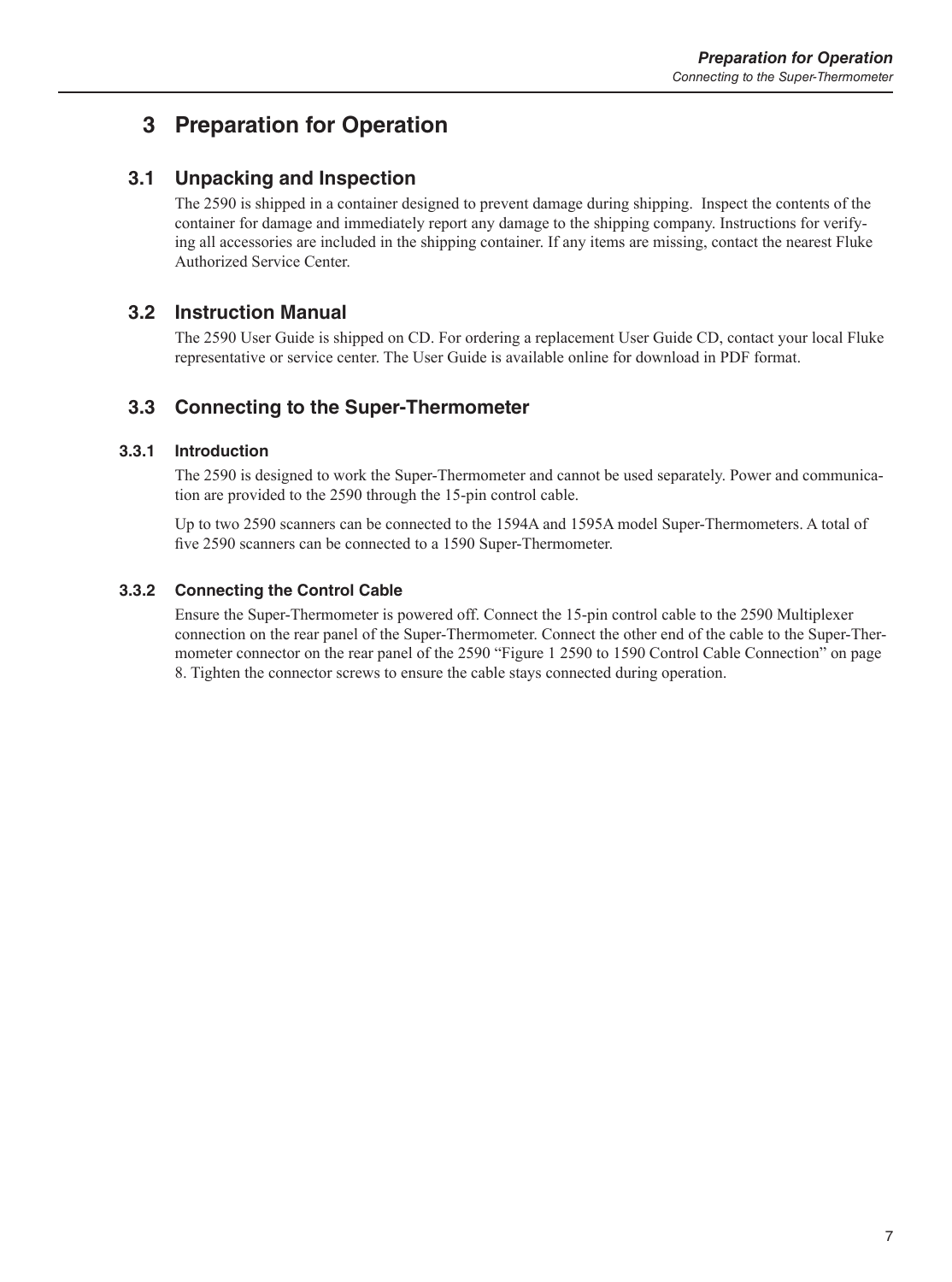<span id="page-11-0"></span>

<span id="page-11-1"></span>*Figure 1 2590 to 1590 Control Cable Connection*

#### **3.3.3 Connecting the Measurement Cable**

Connect one end of the 4-wire measurement cable to input channel 1 on the Super-Thermometer. Connect the cable guard wire to the Guard or Ground connector on the Super-Thermometer front panel.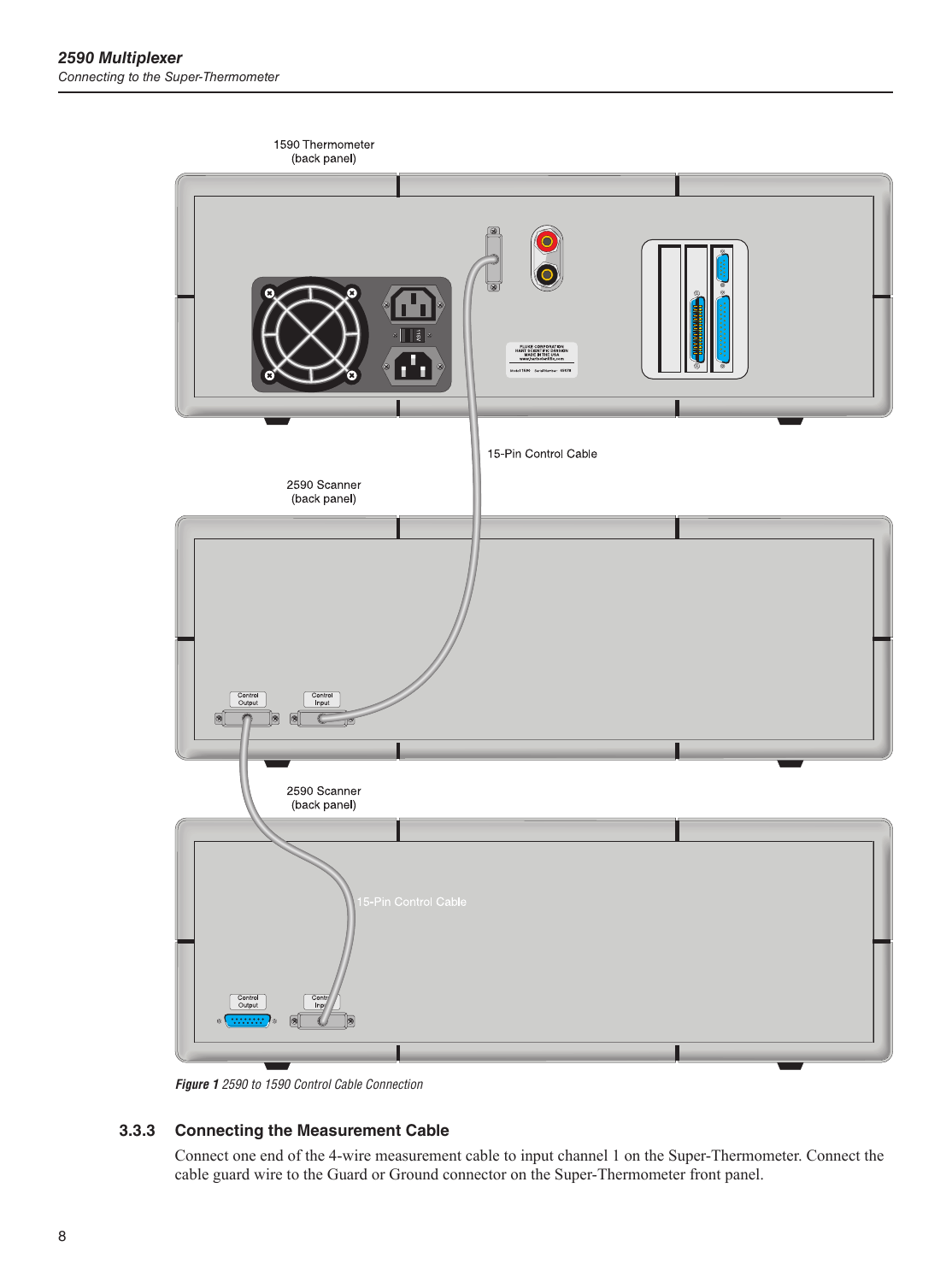<span id="page-12-0"></span>Using the same wire color pattern, connect the other end of the measurement cable to the output terminals on the 2590 (See ["Figure 2 2590 to 1590 Front Panel Connections"\)](#page-12-1).



#### **3.3.4 Connecting an Additional Scanner**

<span id="page-12-1"></span>Additional scanners are connected by daisy chain to the first scanner. This means that only the first scanner is connected to the Super-Thermometer and each additional scanner is connected to the previously connected scanner. This applies to both the measurement cable and control cable (see [Figure 1 on page 8](#page-11-1) and [Figure 2](#page-12-1)  [on page 9\)](#page-12-1).

# **3.4 Placement and Rack Mounting**

In general, place the 2590 in close proximity to the Super-Thermometer in an area free of drafts and excessive electrical noise.

The 2590 is designed to be used on a bench-top or installed in a standard width rack. To be installed in a rack, it must be taken out of the outer case by removing the four front panel screws and the four rear panel screws and sliding it out the front of the case. It may be necessary to remove the screws on the left and right side of the outer case as well.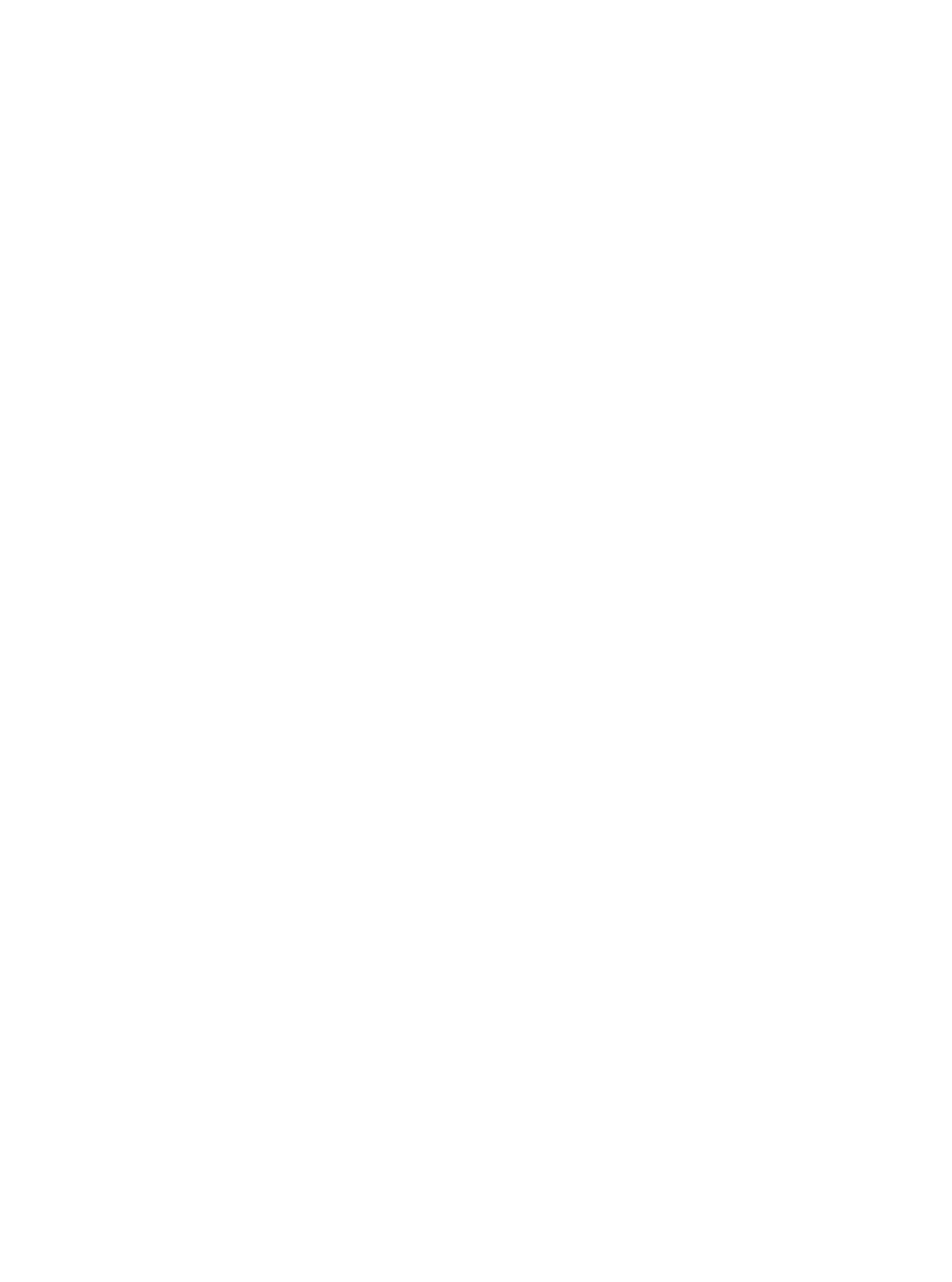# <span id="page-14-0"></span>**4 Features**

### **4.1 Introduction**

The 2590 has been designed to allow simple connection and operation to expand the measurement channels of the Super-Thermometer product line. This section describes the front and rear panel features of the 2590.

# **4.2 Front Panel Features**



Measurement Input Connections

- 1. Measurement Output Connection
- 2. Channel Select Keys
- 3. Channel Select LEDs

#### **4.2.1 Measurement Input Connections**

Ten 4-wire measurement input channels are located on the front panel. The inputs are labeled to identify the channel number. Current (C1, C2), Potential (P1, P2) and Guard (G) terminals are labeled to facilitate correct measurement connection.

When the 2590 is connected to a 1590 Super-Thermometer the scanner input channels are identified on the display as Scanner 1, Scanner 2, etc. When additional scanners are connected the scanner channel numbers continue as Scanner 11, Scanner 12, etc.

When connected to a 1594A or 1595A, the scanner channels are displayed with a S1 (scanner 1) or S2 (scanner 2) prefix. For example, channel 1 on scanner 1 is displayed as S1-1.

#### **4.2.2 Measurement Output Connection**

The Measurement Output Connection consists of five gold-plated DWF connectors, labeled with current (C1, C2), Potential (P1, P2) and Guard (G) terminals to facilitate correct measurement connection.

#### **4.2.3 Channel Select Keys**

The measurement channel select keys allow the user to quickly select a scanner measurement channel by pressing its corresponding key. When a channel is selected, either by pressing a channel selection key or by configuring the Super-Thermometer, the channel LED will light to indicate it is being measured.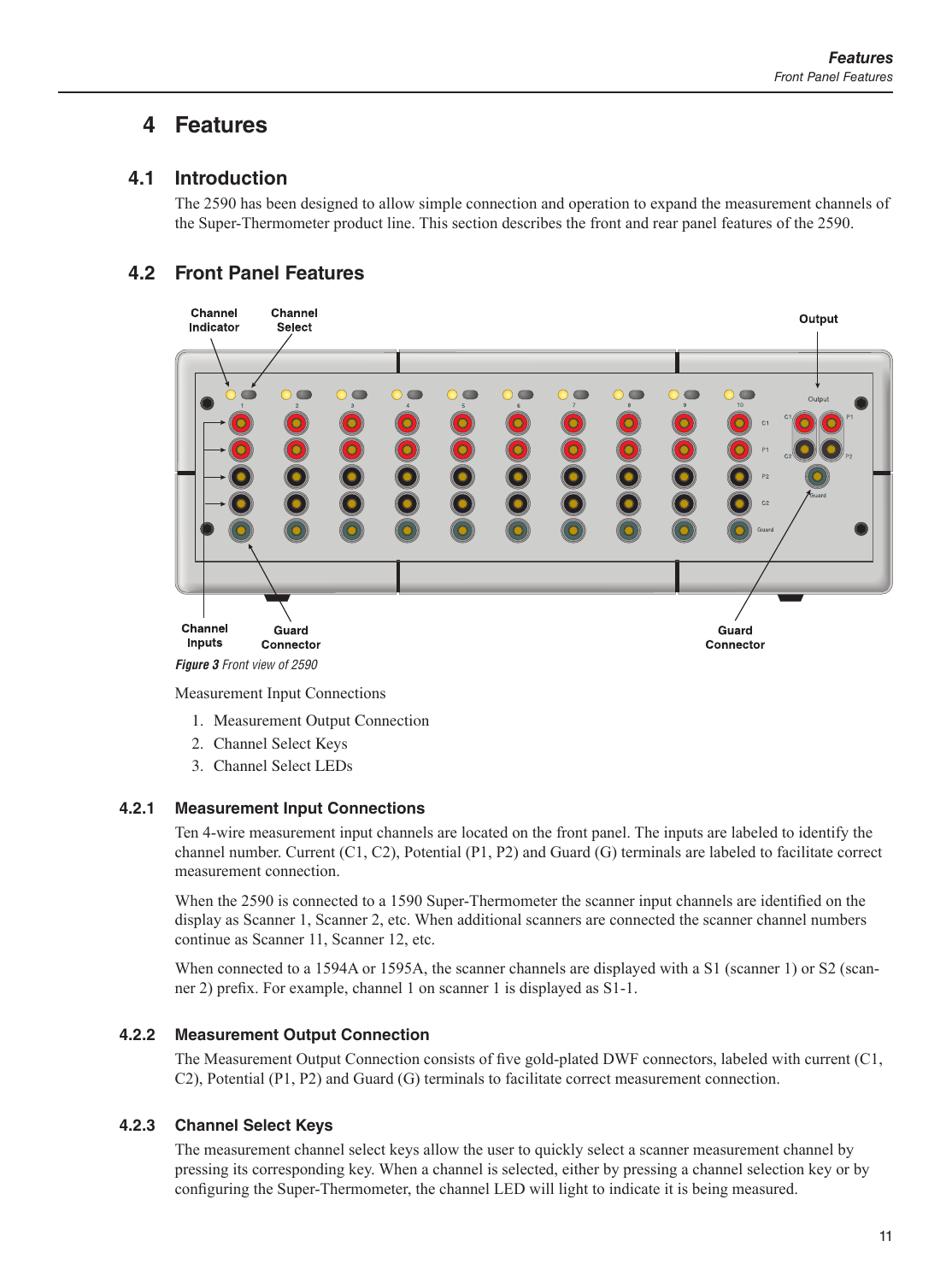#### <span id="page-15-0"></span>**4.2.4 Channel Select LEDs**

A channel select LED is located above each Channel Select Key to indicate when a channel is being measured.

#### **4.3 Rear Panel Features**



*Figure 4 2590 Rear View Connections*

#### **4.3.1 Super-Thermometer Connection**

The Super-Thermometer communication connection is a 15-pin socket. It provides power and communication from the Super-Thermometer. Refer to the Preparing for Operation section of this manual before connecting the communication cable.

#### **4.3.2 Auxiliary Scanner Connection**

An additional scanner can be connected to the 15-pin scanner connection. Refer to the Preparation for Operation section of this manual for instructions related to connecting an auxiliary scanner.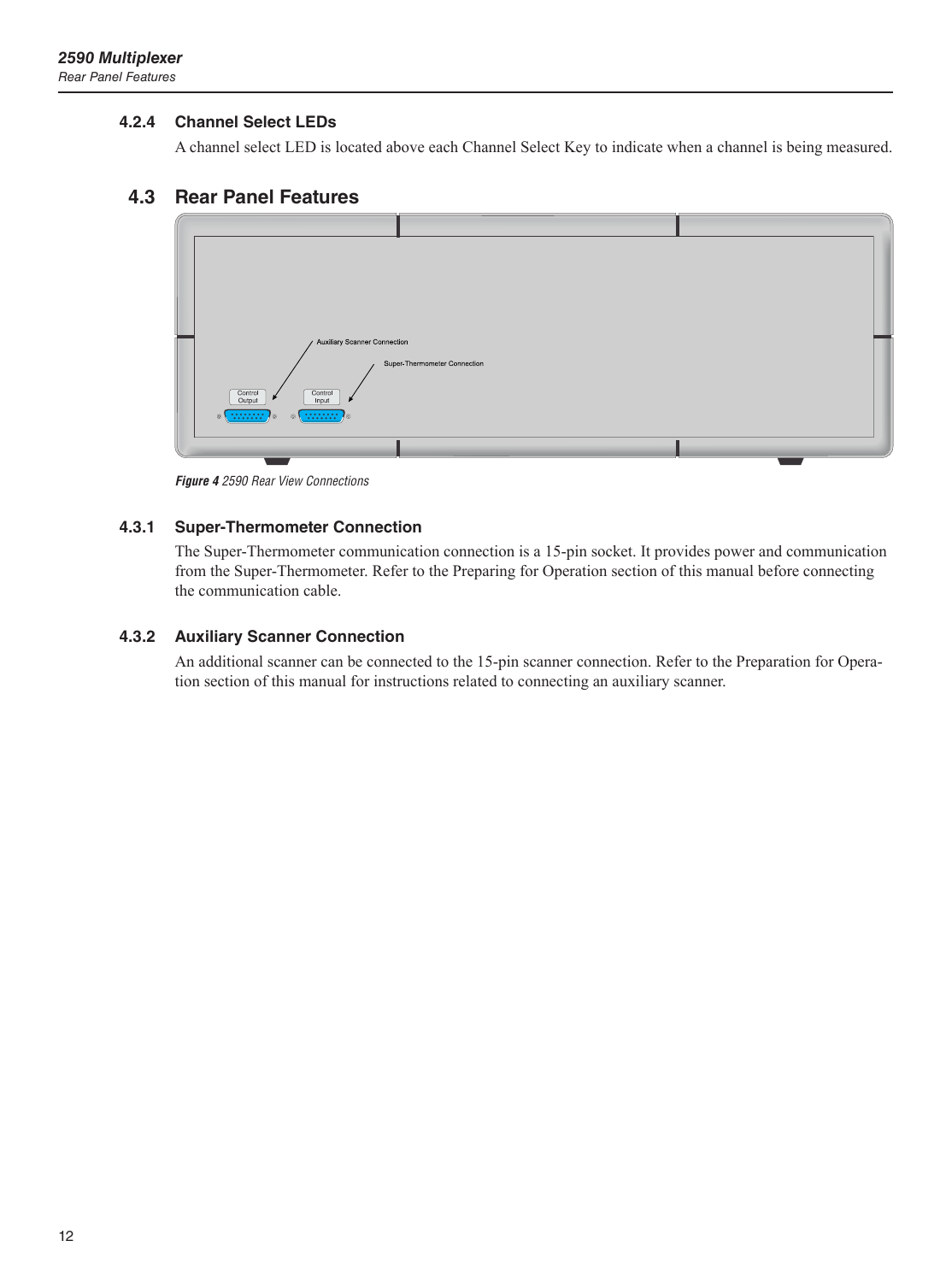# <span id="page-16-0"></span>**5 Getting Started**

## **5.1 Powering On the Super-Thermometer and 2590**

With the 2590 connected, power the Super-Thermometer on. The channel LEDs on the front panel of the 2590 will each light momentarily during the power-on sequence to verify proper connection with the Super-Thermometer.

After power is on, check the Super-Thermometer channel configuration or channel selection screen to verify the additional scanner channels are recognized by the Super-Thermometer and available for measurement.

When the 2590 is connected to a 1590, the scanner input channels are identified on the display as Scanner 1, Scanner 2, etc. When additional scanners are connected the scanner channel numbers continue as Scanner 11, Scanner 12, etc. up to Scanner 50 if all five scanners are connected.

When connected to a 1594A or 1595A, the scanner channels are displayed with a SC1 (scanner 1) or SC2 (scanner 2) prefix. For example, channel 1 on scanner 1 is displayed as S1-1.

If the scanner is not recognized by the Super-Thermometer and/or the LEDs do not light correctly, check the control cable for proper connection. If the problem cannot be resolved, contact the nearest Fluke Authorized Service Center for additional help.

# **5.2 Selecting a Scanner Channel**

A scanner channel can be selected for measurement by pressing one of the channel select keys on the front panel. The Super-Thermometer will immediately begin measuring the selected channel and the channel select LED will light unless measurement has been stopped. If a channel select key is pressed when measurement is stopped, the selected channel will be measured when measurement is resumed.

A scanner channel can also be selected in the Channel menu of the Super-Thermometer. Refer to the Super-Thermometer manual for these instructions.

### **5.3 Scanning Channels**

The 2590 scanner can be configured for channel scanning. When connected to a 1594A or 1595A Super-Thermometer that is operating in scan mode (Scan Enable is On), pressing a channel select key on the 2590 will add the channel to the scan sequence. The channel will be measured when it comes up in the scan sequence. The channel can also be added to the scan sequence from the Super-Thermometer menu system. Refer to the Super-Thermometer manual for information regarding scan sequence configuration.